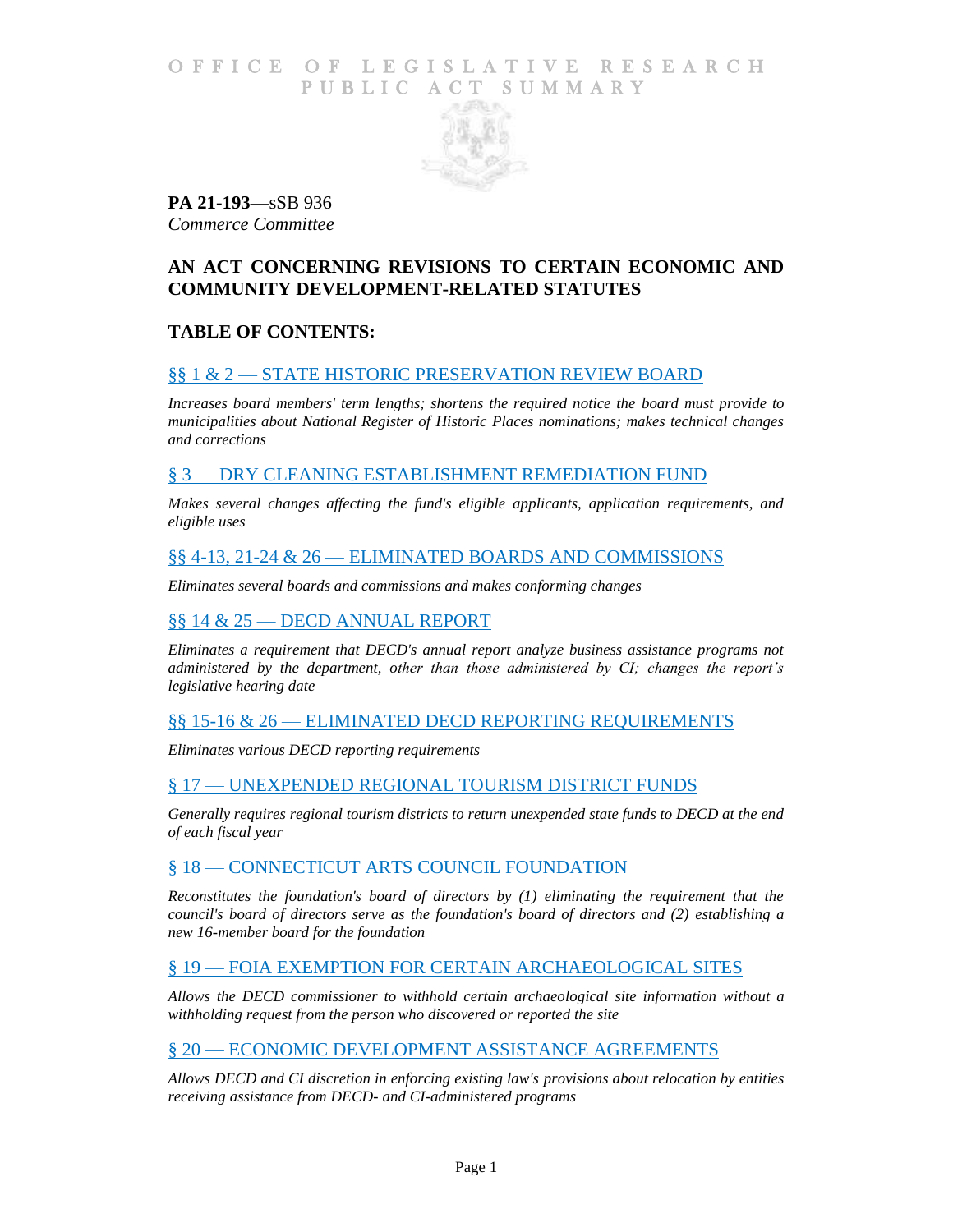### <span id="page-1-0"></span>§§ 1 & 2 — STATE HISTORIC PRESERVATION REVIEW BOARD

<span id="page-1-1"></span>*Increases board members' term lengths; shortens the required notice the board must provide to municipalities about National Register of Historic Places nominations; makes technical changes and corrections*

The act increases, from one to three years, the length of the State Historic Preservation Review Board members' terms and staggers the terms by requiring that half of the members appointed between July 1, 2021, and June 30, 2022, serve two-year terms. It also allows members to be reappointed to additional terms.

The act shortens, from 60 to 30 days, the required notice the board must provide to a municipality before considering whether to act on the nomination of a property in the municipality to the National Register of Historic Places. By law, the board must provide the notice to the municipal preservation board or, if there is no board, the municipality's chief executive officer. The act allows, rather than requires, the state historic preservation officer or her designee to attend public hearings held by municipal preservation boards on these nominations.

The act also makes technical changes and corrections, including changing the board's name from the State Historic Preservation Board to the State Historic Preservation Review Board, as is consistent with current practice. EFFECTIVE DATE: Upon passage

### <span id="page-1-2"></span>§ 3 — DRY CLEANING ESTABLISHMENT REMEDIATION FUND

#### <span id="page-1-3"></span>*Makes several changes affecting the fund's eligible applicants, application requirements, and eligible uses*

The act makes several changes to the Dry Cleaning Establishment Remediation Fund, which is administered by the Department of Economic and Community Development (DECD) and provides grants for eligible dry cleaning businesses to prevent, contain, and remediate pollution from hazardous chemicals the businesses use, in addition to other specified purposes. EFFECTIVE DATE: Upon passage

#### *Eligible Applicants*

Under existing law, eligible grant applicants are (1) owners or operators of eligible dry cleaning establishments (i.e., those using tetrachlorethylene, Stoddard solvent, or other chemicals to clean clothing or other fabrics) and (2) owners of property that is or was occupied by these establishments. The act specifies that property owners are eligible if a dry cleaning establishment has (or was previously) operated on the property for at least one year before applying to the program, rather than one year before the application's approval as prior law provided.

The act additionally makes a certifying party, as defined in the state's Transfer Act, an eligible applicant if a dry cleaning establishment has (or was previously)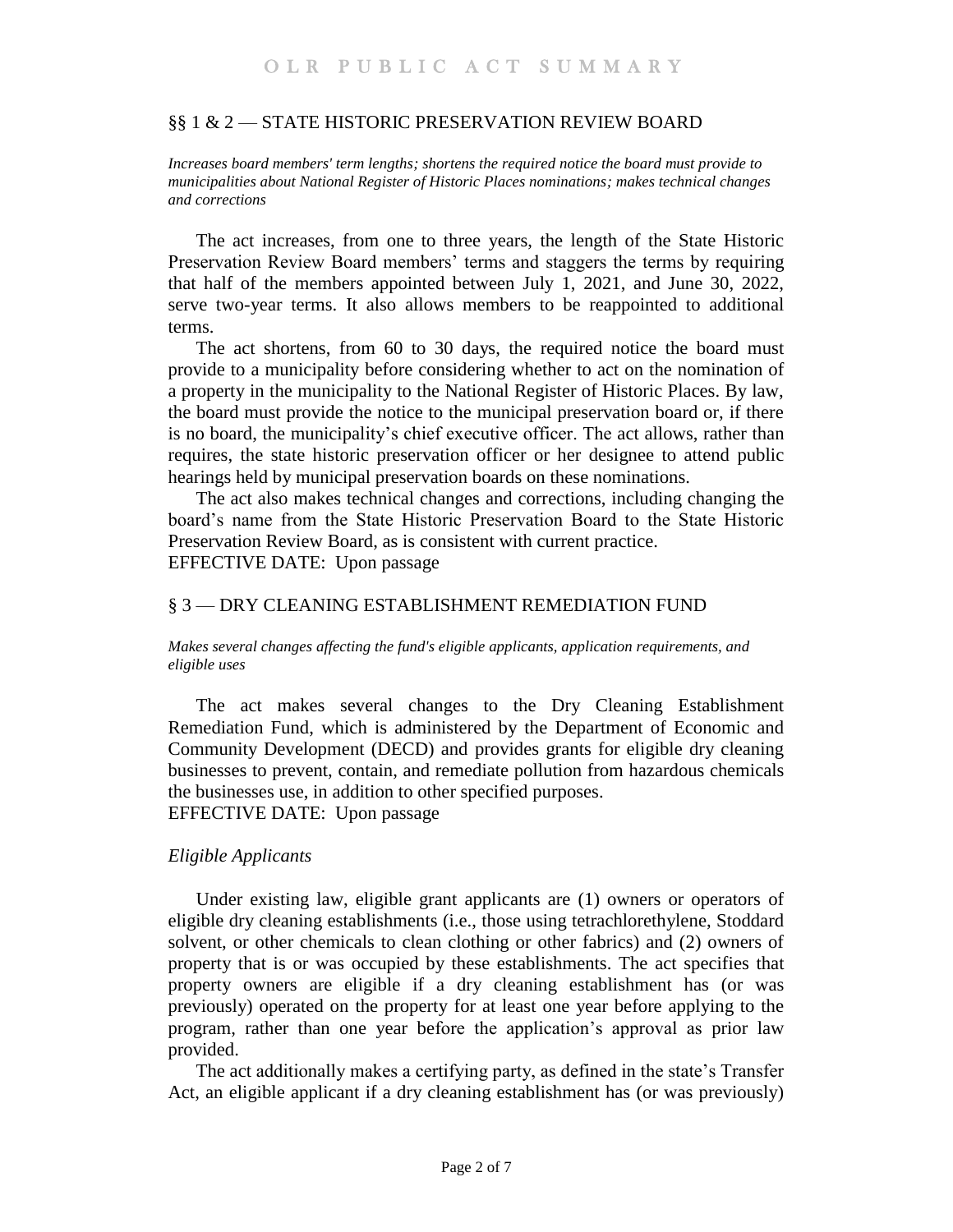operated on the property for at least one year before applying to the program. (A certifying party is responsible for investigating and remediating a parcel covered by the Transfer Act.)

## *Applications*

By law, applicants must make grant requests to the DECD commissioner. The act specifies that (1) these requests must be made when he announces a request for applications and (2) their frequency is at his discretion. For applications submitted on or after October 1, 2021, it also requires applicants to demonstrate to the DECD commissioner's satisfaction that they can match any grant up to \$10,000 before receiving one. (By law, grant applicants must bear all pollution costs that are less than \$10,000.)

## *Eligible Uses*

Existing law establishes allowable uses for the grants (e.g., containing and removing or mitigating environmental pollution). The act additionally allows applicants to use grants for environmental site assessments relating to the pollution. Separately, it allows DECD to use the fund for legal services relating to disbursing money from the fund.

Under prior law, the commissioner could provide a grant when the applicant provided satisfactory documentation that services have been or will be completed. The act eliminates the authority to provide grants for services that are not yet completed.

## <span id="page-2-0"></span>§§ 4-13, 21-24 & 26 — ELIMINATED BOARDS AND COMMISSIONS

#### <span id="page-2-1"></span>*Eliminates several boards and commissions and makes conforming changes*

The act eliminates the Culture and Tourism Advisory Committee, Commission on Connecticut's Future, Small Business Advisory Board, Sports Advisory Board, and Committee for Restoration of Historic Assets in Connecticut and makes conforming changes, as shown in the table below. Generally, these changes consist of replacing seats on other state boards and commissions that were previously held by representatives of the eliminated boards and commissions.

| S   | <b>Duty</b>                                                                         | <b>Appointee Under</b><br><b>Prior Law</b>                                                         | <b>Appointee Under</b><br>the Act                                                  |
|-----|-------------------------------------------------------------------------------------|----------------------------------------------------------------------------------------------------|------------------------------------------------------------------------------------|
| - 6 | Membership on State Commission<br>on Capitol Preservation and<br><b>Restoration</b> | <b>Culture and Tourism</b><br><b>Advisory Committee</b><br>member, appointed by<br>the chairperson | <b>Historic Preservation</b><br>Council member,<br>appointed by the<br>chairperson |
|     | Membership on Connecticut<br><b>Capitol Center Commission</b>                       | <b>Culture and Tourism</b><br><b>Advisory Committee</b>                                            | <b>Historic Preservation</b><br>Council chairperson                                |

## **Eliminated Boards and Commissions Conforming Changes**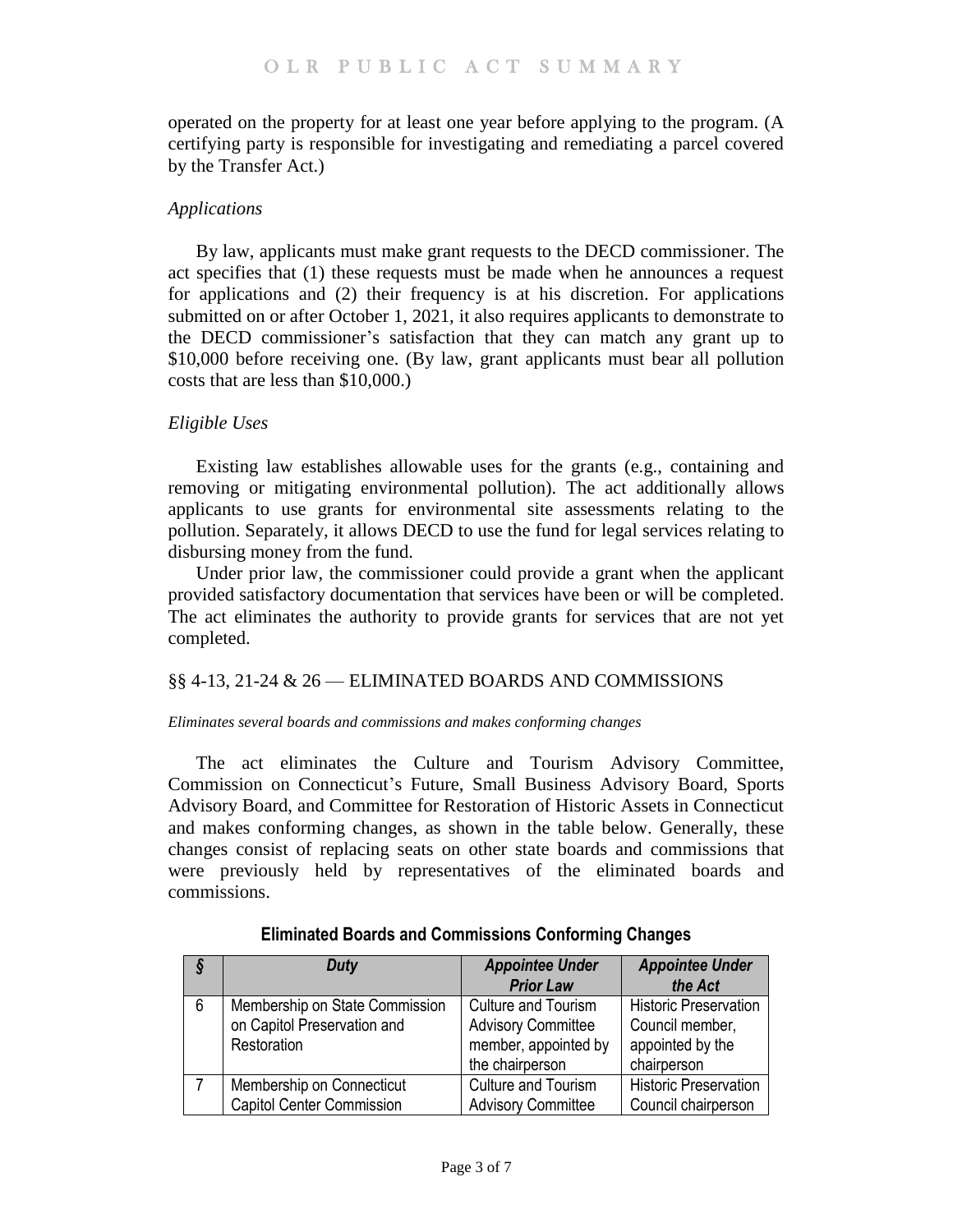| ş  | Duty                                                                                                                                 | <b>Appointee Under</b><br><b>Prior Law</b>                                    | <b>Appointee Under</b><br>the Act                                                |
|----|--------------------------------------------------------------------------------------------------------------------------------------|-------------------------------------------------------------------------------|----------------------------------------------------------------------------------|
|    |                                                                                                                                      | chairperson or<br>designee                                                    | or designee                                                                      |
| 9  | Membership on advisory<br>committee to State Library Board                                                                           | <b>Culture and Tourism</b><br><b>Advisory Committee</b><br>executive director | <b>Historic Preservation</b><br>Council chairperson<br>or designee               |
| 10 | Membership on advisory panel on<br>acceptance by state of certain<br>works of art for purposes of a credit<br>against the estate tax | Culture and Tourism<br><b>Advisory Committee</b><br>chairperson               | <b>Connecticut Arts</b><br>Council chairperson                                   |
| 11 | Membership on Face of<br><b>Connecticut Steering Committee</b>                                                                       | <b>Culture and Tourism</b><br><b>Advisory Committee</b><br>chairperson        | <b>Connecticut Tourism</b><br>Council member,<br>appointed by the<br>chairperson |
| 13 | Advise DECD commissioner in<br>designating "Connecticut<br><b>Treasures"</b> locations                                               | <b>Culture and Tourism</b><br><b>Advisory Committee</b>                       | State historian                                                                  |

EFFECTIVE DATE: Upon passage

### <span id="page-3-0"></span>§§ 14 & 25 — DECD ANNUAL REPORT

<span id="page-3-1"></span>*Eliminates a requirement that DECD's annual report analyze business assistance programs not administered by the department, other than those administered by CI; changes the report's legislative hearing date*

By law, DECD must submit an annual report on the department's activities by February 1 to the governor; state auditors; and the Appropriations, Commerce, and Finance, Revenue and Bonding committees. Among other things, the report must analyze business assistance programs the department administers.

Prior law required DECD to also analyze business assistance or incentive programs it does not administer. The act limits this requirement to only those business assistance programs administered by Connecticut Innovations, Inc. (CI).

By law, the state auditors must evaluate DECD's annual report as part of their audits of the department, which generally occur biennially. The act appears to eliminate a requirement that the auditors' evaluation cover DECD's analysis of CI's business assistance programs.

Prior law required the Appropriations, Commerce, and Finance, Revenue and Bonding committees to individually or jointly hold one or more hearings on the report's business assistance analyses annually by March 1. The act instead requires the committees to hold these hearings within 60 days after the auditors complete their evaluation of DECD's annual report. Under the act, the hearings must also cover the auditors' evaluation. (PA 21-2, June Special Session, § 286, (1) restores the annual hearing requirement but makes the hearing deadline April 1 rather than March 1 (2) eliminates this act's requirement that the hearing cover the auditors' evaluation and (3) additionally requires that it cover specified data on the Small Business Express program.)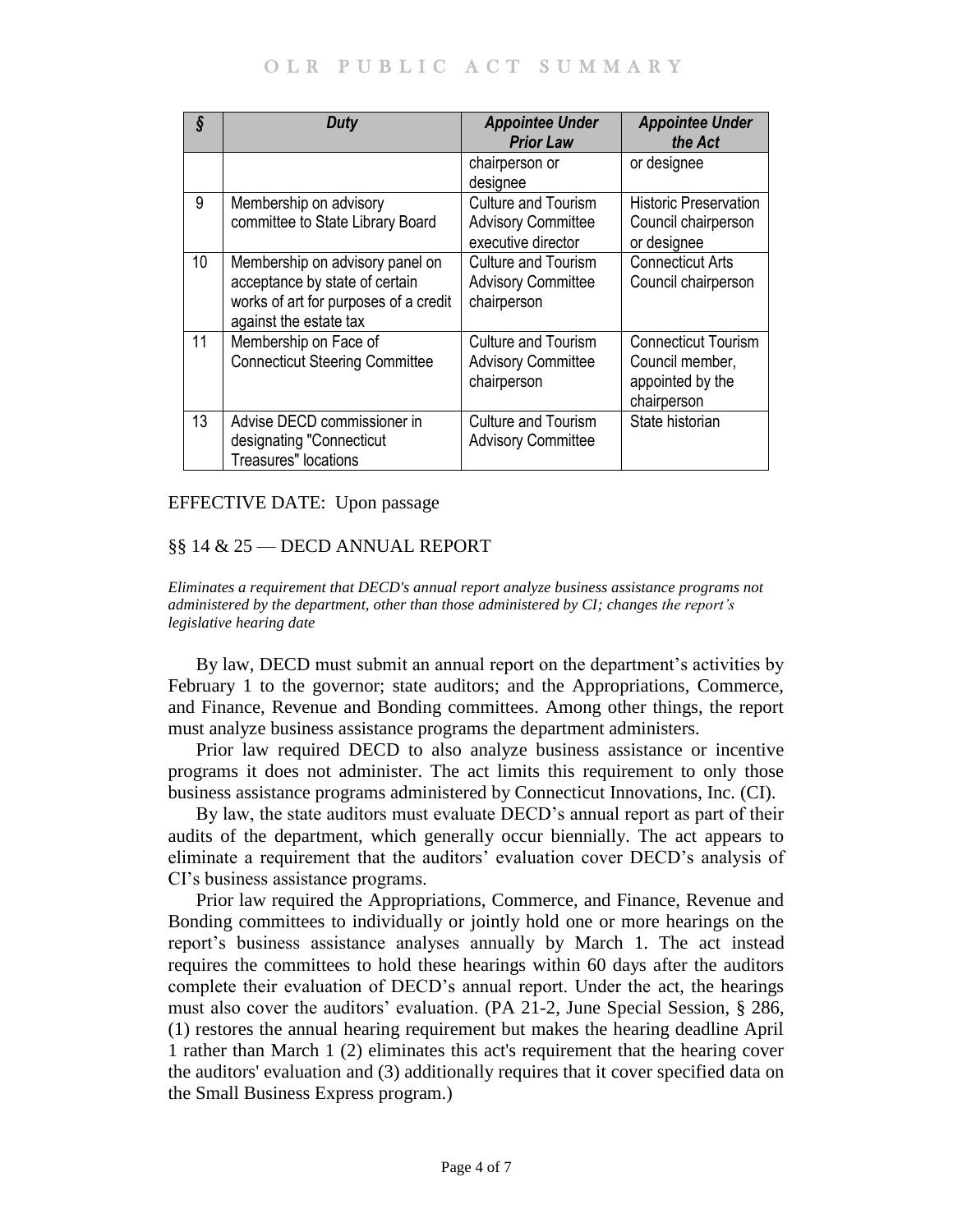## EFFECTIVE DATE: Upon passage

### <span id="page-4-1"></span><span id="page-4-0"></span>§§ 15-16 & 26 — ELIMINATED DECD REPORTING REQUIREMENTS *Eliminates various DECD reporting requirements*

The act eliminates the following DECD reporting requirements:

- 1. annually report to the governor and legislature with recommendations for, among other things, improvements in vocational educational programs and executive and legislative action to improve job innovation and development programs (§ 15);
- 2. biennially submit a strategic plan to the governor and legislature on arts, culture, and tourism (§ 16); and
- 3. maintain a registry of small business concerns owned and controlled by veterans and service-disabled veterans and annually report the number of such businesses to the Veterans' Affairs Committee (§ 26).

EFFECTIVE DATE: Upon passage

### <span id="page-4-2"></span>§ 17 — UNEXPENDED REGIONAL TOURISM DISTRICT FUNDS

<span id="page-4-3"></span>*Generally requires regional tourism districts to return unexpended state funds to DECD at the end of each fiscal year*

The act generally requires regional tourism districts to return any unexpended state funds to DECD at the end of each fiscal year, beginning with FY 21, other than funds used to establish or administer a matching grant program for certain tourism marketing activities. Under the act, DECD must (1) deposit the returned funds in the Tourism Fund and (2) use the funds to support statewide marketing. The act also eliminates a requirement that the central district's office be located within DECD.

By law, the state has three regional tourism districts (eastern, central, and western) composed of member municipalities. DECD must, within available appropriations, distribute tourism funding evenly among the three districts. EFFECTIVE DATE: Upon passage

### <span id="page-4-4"></span>§ 18 — CONNECTICUT ARTS COUNCIL FOUNDATION

<span id="page-4-5"></span>*Reconstitutes the foundation's board of directors by (1) eliminating the requirement that the council's board of directors serve as the foundation's board of directors and (2) establishing a new 16-member board for the foundation*

The act revamps the membership of the Connecticut Arts Council Foundation's board of directors by eliminating prior law's requirement that the council's board of directors also serve as the foundation's board of directors. It instead establishes a new 16-member board (15 voting and one nonvoting) as follows:

1. five gubernatorial appointees serving four-year terms, one of whom must be the head of a statewide arts organization;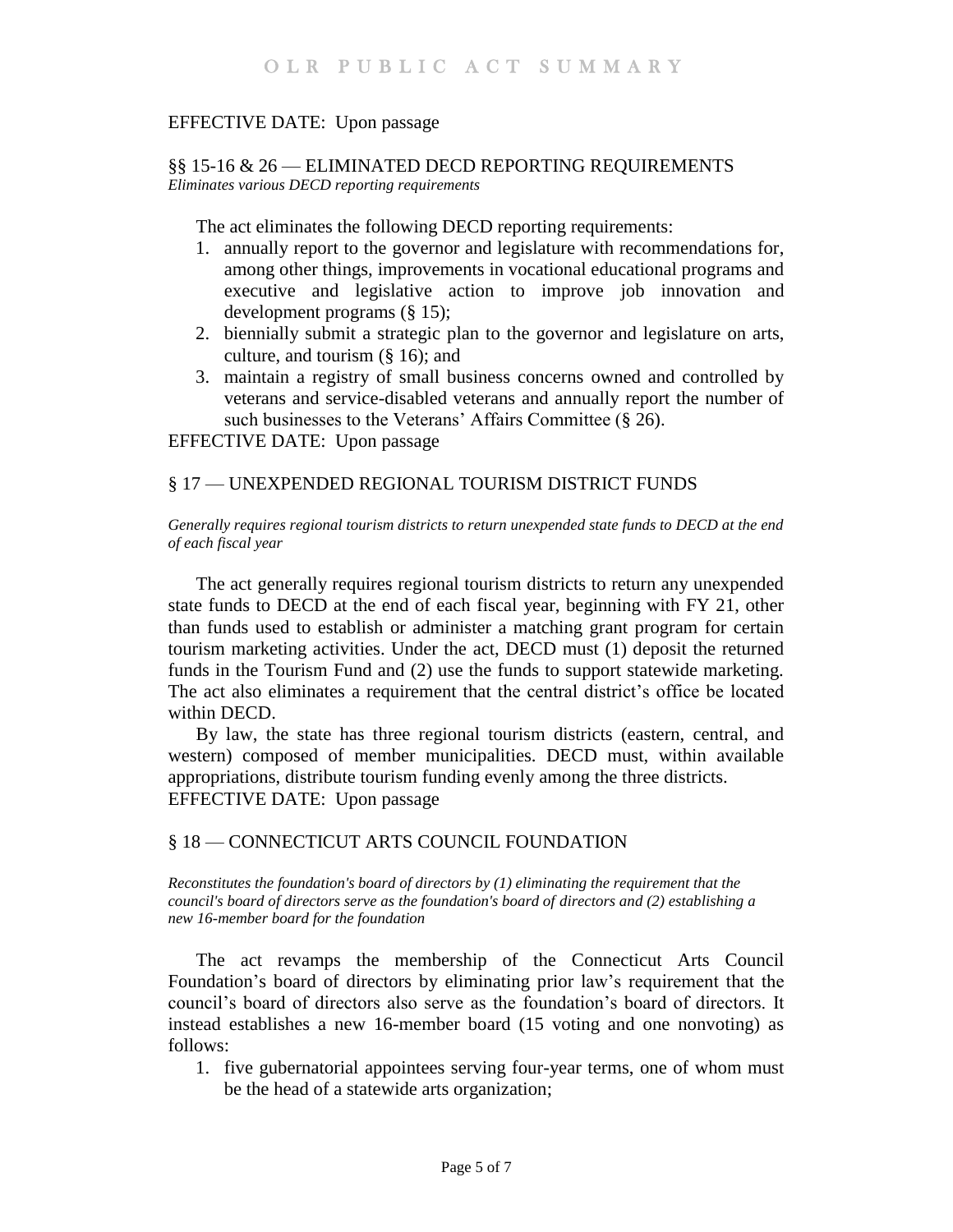- 2. six legislative appointees serving three-year terms (one appointment by each of the six legislative leaders);
- 3. three members appointed by the DECD commissioner, each serving a three-year term;
- 4. the DECD commissioner as an ex-officio member; and
- 5. a DECD employee responsible for arts and culture, designated by the commissioner as a nonvoting member.

EFFECTIVE DATE: October 1, 2021

## <span id="page-5-0"></span>§ 19 — FOIA EXEMPTION FOR CERTAIN ARCHAEOLOGICAL SITES

<span id="page-5-1"></span>*Allows the DECD commissioner to withhold certain archaeological site information without a withholding request from the person who discovered or reported the site*

Prior law allowed the DECD commissioner to withhold from disclosure under the Freedom of Information Act (FOIA) information relating to the location of certain archaeological sites if the person who discovered or reported the site requested the withholding in writing. If granted, the exemption applied through the following July 1, but the requestor could annually request one-year extensions.

The act instead allows the commissioner to withhold the information without a request from the person who discovered or reported the site. It similarly eliminates prior law's limitations on the exemption's term, thus allowing it to apply permanently.

By law unchanged by the act, the exemption applies to sites listed on the National Register of Historic Places or the state register of historic places, or sites DECD is considering listing, whenever the department determines that disclosure would create a risk of destruction or harm to the sites.

EFFECTIVE DATE: Upon passage

## <span id="page-5-2"></span>§ 20 — ECONOMIC DEVELOPMENT ASSISTANCE AGREEMENTS

<span id="page-5-3"></span>*Allows DECD and CI discretion in enforcing existing law's provisions about relocation by entities receiving assistance from DECD- and CI-administered programs*

Under prior law, a business could not receive economic development assistance from a DECD- or CI-administered program unless it agreed not to relocate from Connecticut for 10 years after receiving the assistance, or for the term of a state loan or loan guarantee, whichever was longer. If it relocated before the period expired, it had to repay the entire amount of the assistance plus 5%. (If the business relocated within the state, it had to offer its current employees jobs at the new location if available.)

The act grants DECD and CI discretion to not require these terms for certain businesses. The discretion applies to businesses that receive (1) up to \$50,000 in financial assistance from the department or CI, respectively, and are "eligible small businesses" (see below) or (2) assistance from programs funded entirely by the federal government.

Under the act, an "eligible small business" is one that (1) employed no more